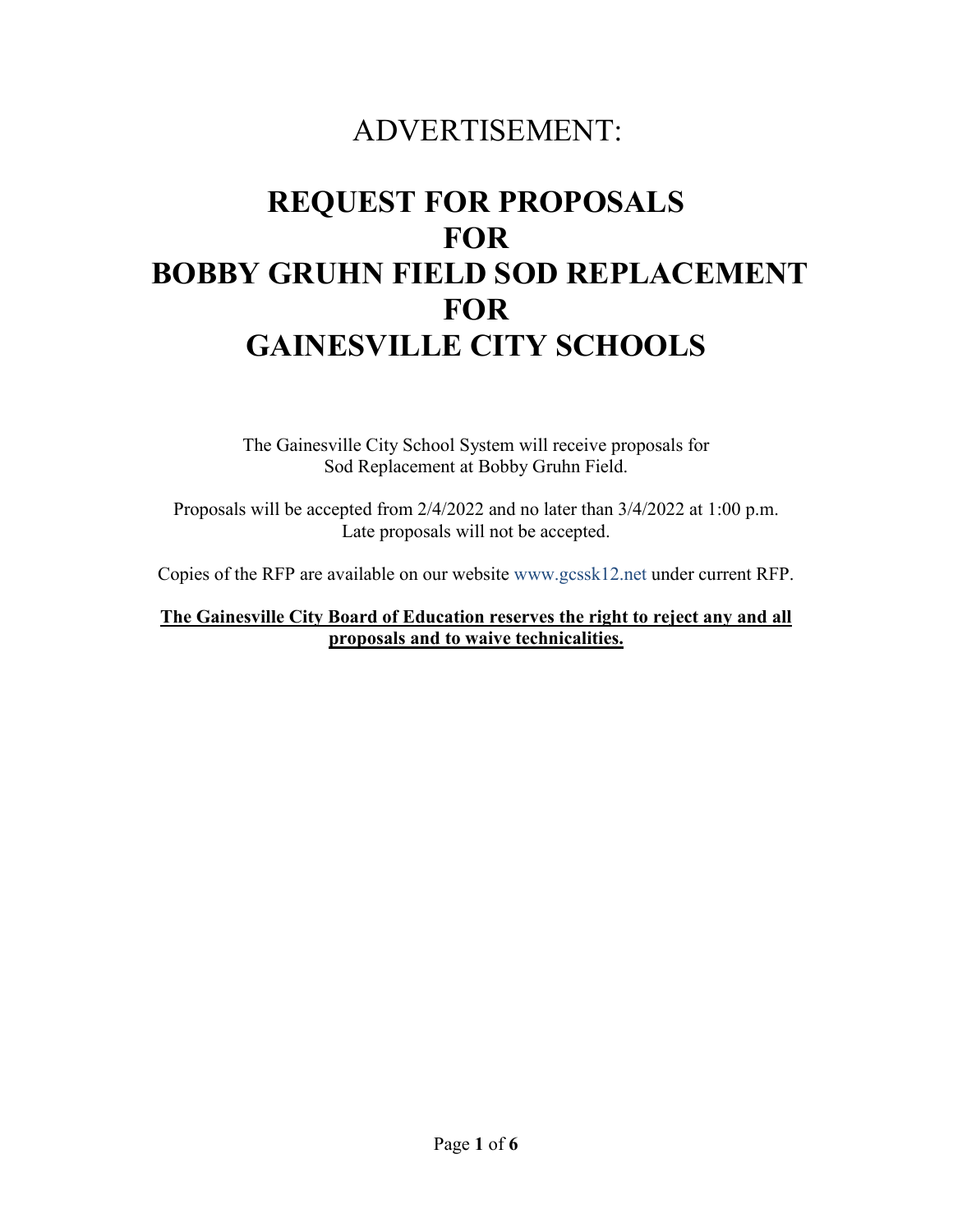#### **Gainesville City School System Request for Proposals Bobby Gruhn Field Sod Replacement**

**Basic Information -** Gainesville City School System is a small school system located at the foothills of the Blue Ridge Mountains and we are 60 miles north of Atlanta.

**Purpose -** Gainesville City School System is soliciting Proposals from interested and qualified Proposers to provide Total Cost for Bobby Gruhn Sod Replacement.

#### **Schedule**

|                                                                                             | 02/04/22 |
|---------------------------------------------------------------------------------------------|----------|
|                                                                                             |          |
| Deadline for Receipt of Written Email Questions Only – david.presnell@gcssk12.net .02/18/22 |          |
|                                                                                             |          |
|                                                                                             |          |
|                                                                                             |          |

**Proposer Requirements -** Should the Gainesville City School System Board of Education (GCSSBOE) elect to proceed with this project, the successful Proposer will be required to enter into an Agreement with GCSSBOE for implementation and operation of the Proposed System offered in the successful Proposer's submittal in response to this RFP. All proposers must be E-Verified and must submit a contractor's affidavit with their proposal. You can find a copy of the affidavit that is required on our website gcssk12.net.

**Terms of Agreement -** Any Agreement developed as a result of this RFP will commence and take effect on a date mutually agreed upon by the successful Proposer and the GCSSBOE and will be set forth in the Agreement. During the contract period, the Board or the successful Proposer may terminate the agreement if a breach occurs which is not resolved within ninety days after written notice. The Board may terminate the Agreement for convenience with 7 days written notice.

The requirements of this RFP and responses to the RFP, as agreed to by the Board, shall be incorporated into the Agreement.

Respondents agree to waive any claims they have or may have against the Owner, its employees, agents, members, representatives and legal counsel, arising out of or in connection with the: (1) administration, evaluation, recommendation or selection of any proposal or qualifications; (2) waiver of any representations under the proposal or documents; (3) approval or rejection of any proposal or qualifications; and (4) award of a contract.

**Payment-** Payment will be made upon completion and inspection of delivery of contract expectations.

| Location and Description of Facilities |
|----------------------------------------|
| Bobby Gruhn Field at City Park Stadium |
| 719 Memorial Dr                        |
| Football Field $-2$ acres              |

**Note: 100% Payment & Performance Bond required for this package pursuant to O.C.G.A. § 36-91-50** *et seq.***!**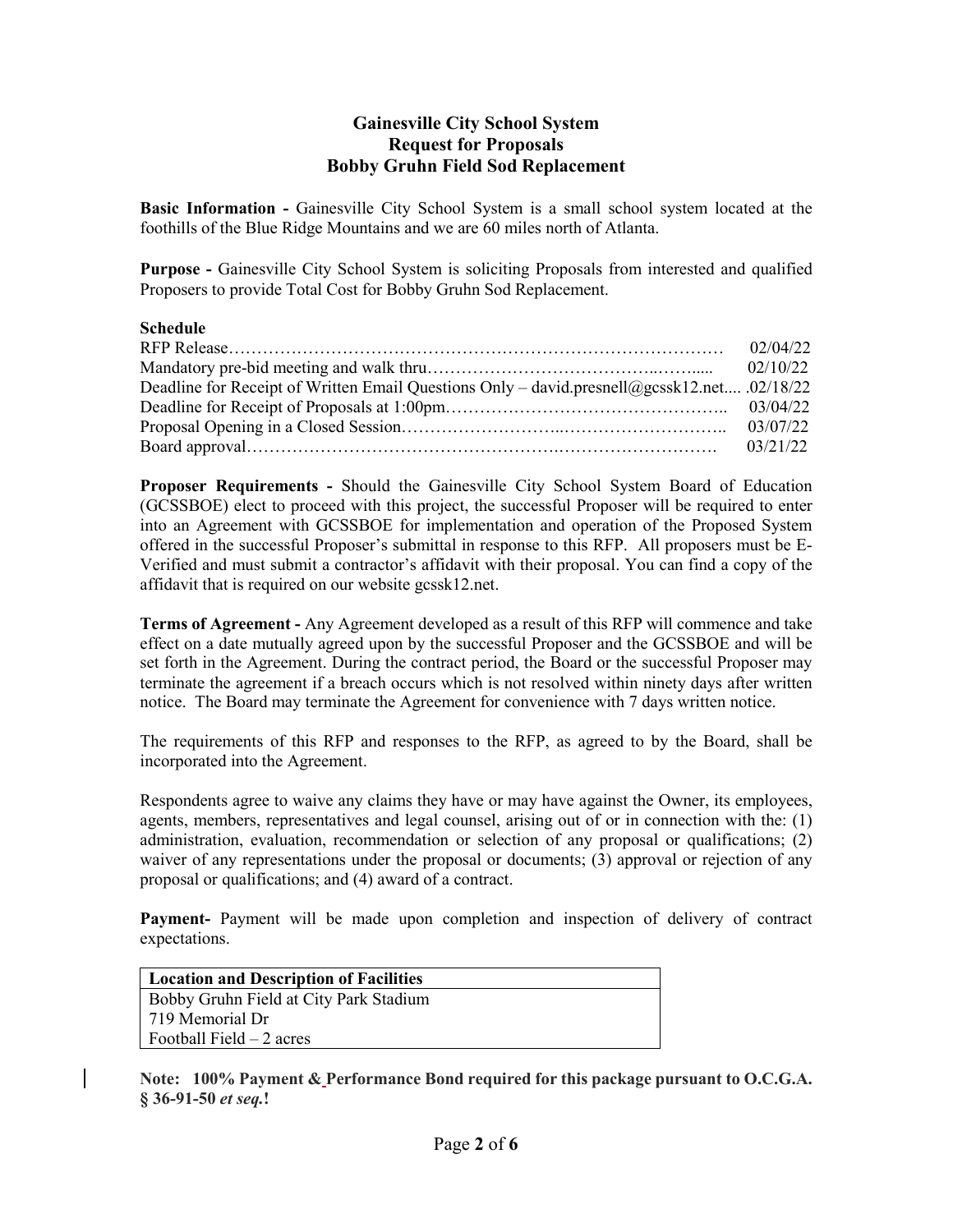#### **Contractor Qualifications:**

Must be a Certified Field Builder (CFB) as recognized by American Sports Builders Association (ASBA).

Must be a Certified Sports Field Manager.

Experience in Sports Field Construction. References to include at least 5 USGA sand based fields in last 5 years.

#### **Specifications for Bobby Gruhn Field Sod Replacement:**

Must mobilize on Saturday May 21, 2022. Completion date is June 30, 2022 at the latest. Lower or remove all irrigation heads. Strip field of sod and spoils to clean sand. Approximately 3 inches. Haul all spoils off site. Till remaining sand. Add 200 tons USGA sand and till in. USGA sand to be tested by 3<sup>rd</sup> Party and approved by GCSS. Laser grade to a .75% crown. (1/4" tolerance) Roll sand in two directions. Reset all irrigation heads and valve boxes to soil level of sod. Sod entire field with 419 sod. Roll in two directions.

**Proposal Delivery Instructions -** Proposals shall consist of one original and three copies. Submit proposals to:

Gainesville City School System – Maintenance & Operations Bobby Gruhn Field Sod Replacement Attention: Mr. David Presnell, Field Services Manager 508 Oak Street Gainesville, Georgia 30501

Proposals will be received until March 4, 2022 at 1:00 PM. (No Proposals will be accepted after this time). To be accepted, all proposals are to be submitted, in sealed packages marked "Bobby Gruhn Field Sod Replacement RFP". Proposals must be sent by U.S. Mail, courier service such as Federal Express or United Parcel Service or hand delivered. **NO** proposals will be accepted via fax transmission regardless of time of delivery.

**Contracts and Obligations -** Contracts and obligations are contingent upon the Gainesville City School System Board of Education having sufficient local funding at the time the contract is secured. Contracts and obligations will commence upon approval by the Gainesville City School System Board of Education.

**Data Access -** Any data (Data defined as any information, associated with data and databases.) provided to vendors is intellectual property of Gainesville City School System Board of Education and as such must be provided to Gainesville City School System Board of Education upon request.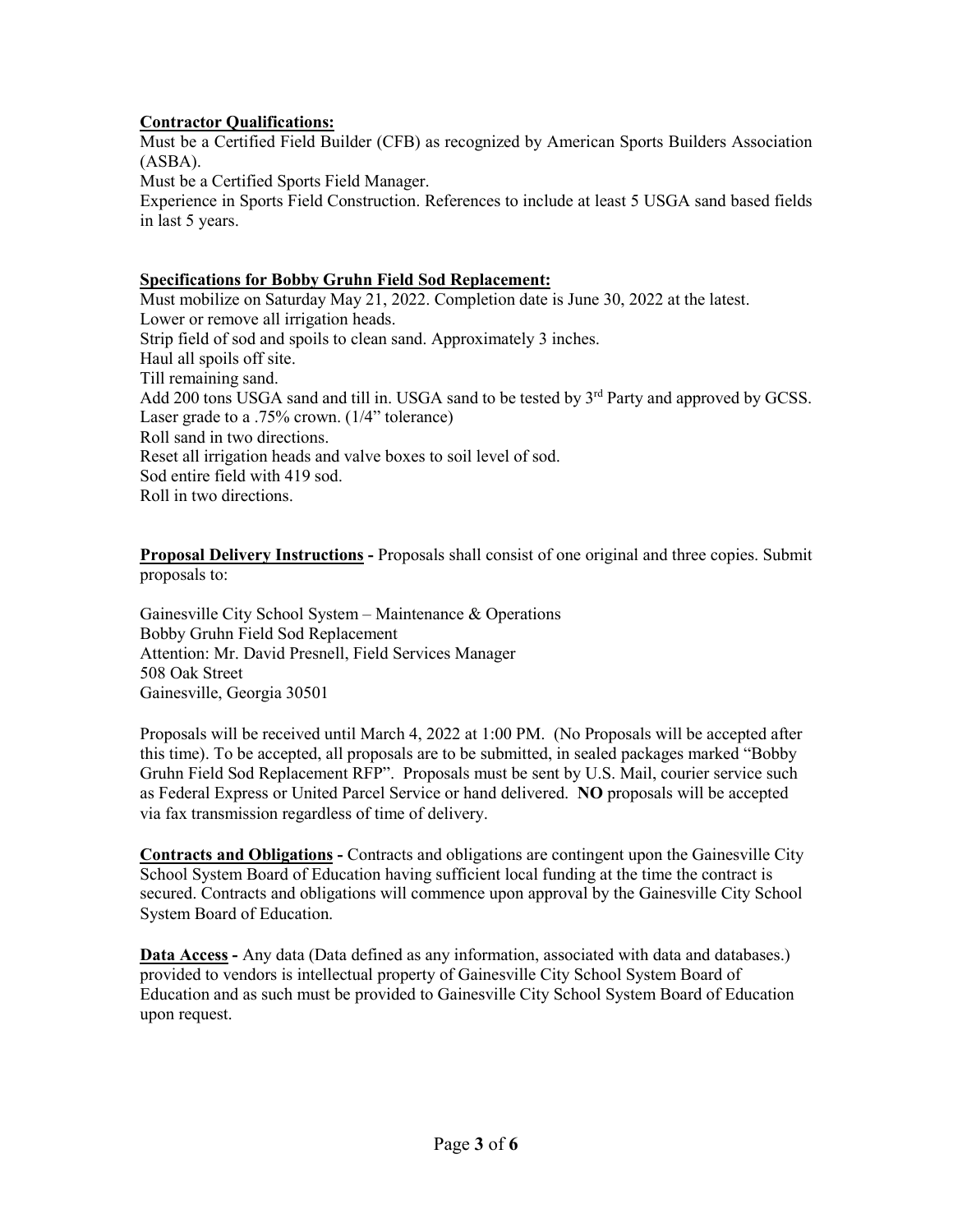#### **Insurance -**

To adequately protect the interests of the Owner, the successful respondent shall procure, and maintain in effect during the life of the agreement, the following insurance coverage:

- 1. Workers Compensation:
	- a. State: Statutory
	- b. Employers Liability:
		- i. \$1,000,000.00 Each Accident
		- ii. \$1,000,000.00 Disease Policy Limit
		- iii. \$1,000,000.00 Disease Each Employee
- 2. Comprehensive General Liability (including Premises-Operations; Independent Contractors Protective; Products and Completed Operations; Broad Form Property Damage; X-C/U Explosion, Collapse and Underground Coverage):
	- a. General Aggregate: \$2,000,000.00
	- b. Products/Completed & Operations Aggregate: \$2,000,000.00
	- c. Each Occurrence: \$1,000,000.00
	- d. Personal & Advertising Injury: \$1,000,000.00
	- e. Fire Damage Any One Fire: \$100,000.00
- 3. Comprehensive Automobile Liability:
	- a. Combined Single Limits: \$1,000,000.00
- 4. Umbrella Excess Liability:
	- a. General Aggregate: \$1,000,000.00
	- b. Products/Completed & Operations Aggregate: \$1,000,000.00
	- c. Each Occurrence: \$1,000,000.00
	- d. Personal & Advertising Injury: \$1,000,000,00
	- e. Completed Value/Builders Risk including interests of the Owner, Contractor, Subcontractors and Sub-subcontractors and covering the entire project including materials stored off site and materials in transit.

Evidence of required bonds and insurance shall be presented prior to the execution of a contract. Insurance policies to be carried under the agreement shall not be changed, canceled, or allowed to expire without thirty (30) days prior written notification by the insurer to the school system via registered mail, return receipt requested**.**

**Assignment -** Any attempt by supplier to assign or otherwise transfer any interest in this Agreement without prior written consent of Gainesville City School System Board of Education shall be void.

**Attorney's Fees -** The parties agree that in the event of dispute, each party will bear its own costs of litigation and attorney's fees.

**Compliance with Law -** The vendor shall comply with all applicable federal, state and local statutes, regulations, ordinances or other legal requirements that apply to it or Gainesville City School System Board of Education.

**Inconsistencies in Conditions -** In the event there are inconsistencies between the specifications, scope of work and the proposal terms or conditions, contained herein, the proposal terms and conditions will take precedence.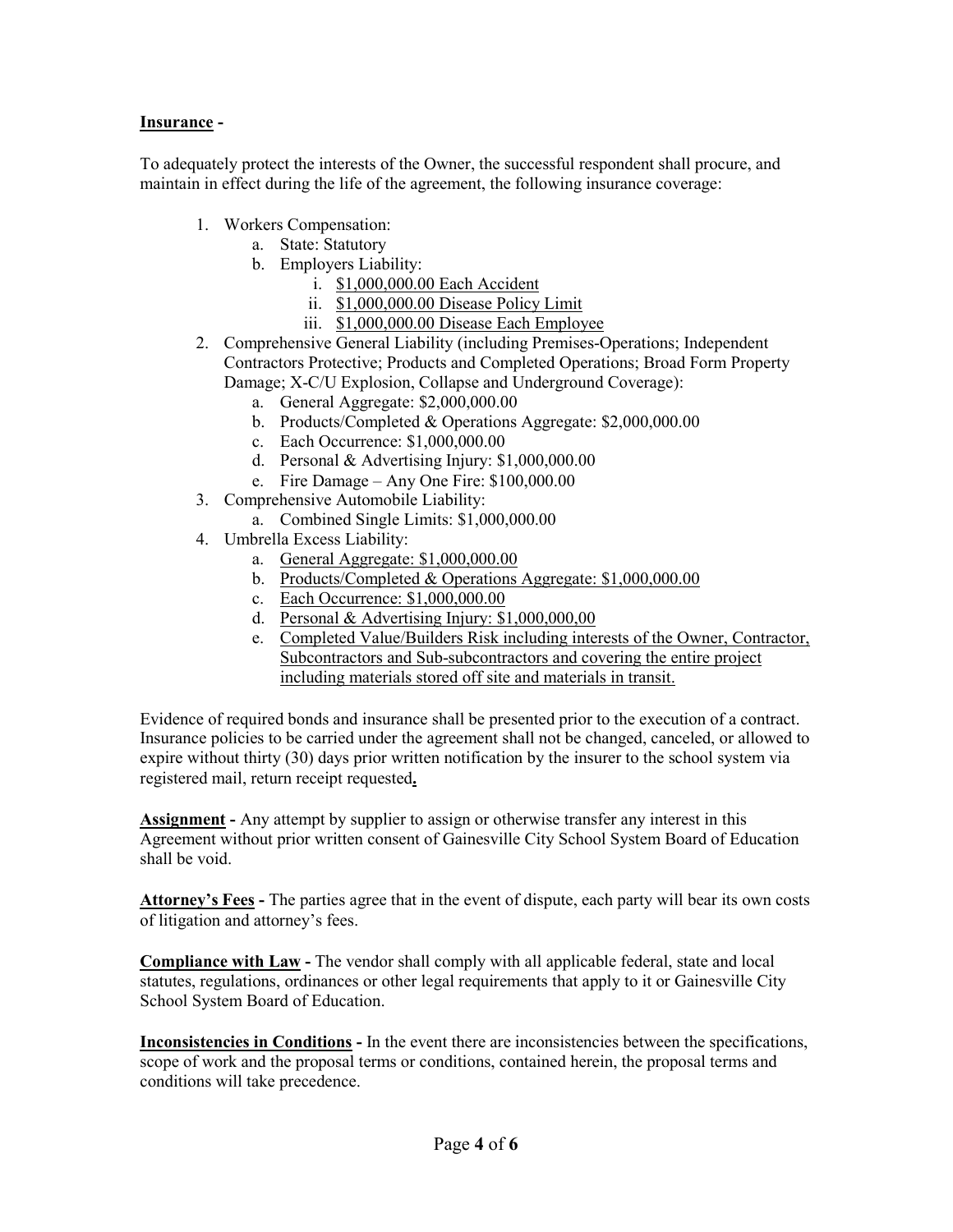**Indemnity -** Proposer shall indemnify, defend and hold harmless Gainesville City School System Board of Education from and against any claims, losses, suits, charges, demands and expenses, including attorneys' feels, arising out of or related to (i) Proposer providing the services, (ii) any breach of any duty, representation, warranty or covenant, contractual or otherwise, by or attributable to Proposer and (iii) any act or omission attributable to Proposer.

**Selection Evaluation** – The services being sought under the RFP are considered professional in nature. Consequently, the evaluation of the proposals will be based upon consideration of the demonstrated qualifications and capabilities of the proposers which will result in an award that is in the best interest of Gainesville City School System Board of Education. Factors for evaluation will be weighted and a grading scale of 1-5 shall be used to grade certain factors.

- 1. The capability of the proposer to deliver the services in an efficient and timely manner  $(50\%)$ ;
- 2. Responses from at least three (3) references for which the proposer has performed services (10%);
- 3. Composition and qualifications of the persons designated to form the proposer's staff for the services required under the RFP (15%);
- 4. Previous record of the proposer while performing in the role of a GC, providing services with a GMP and GDD (25%)

#### **Sequence of Events**

| 02/04/2022 | Advertise on GCSS web site                            |
|------------|-------------------------------------------------------|
| 03/04/2022 | Receipt of Proposals by GAINESVILLE CITY SCHOOLS      |
| 03/07/2022 | Evaluation of Proposals by GAINESVILLE CITY SCHOOLS   |
| 03/21/2022 | Recommendation to Gainesville City Board of Education |